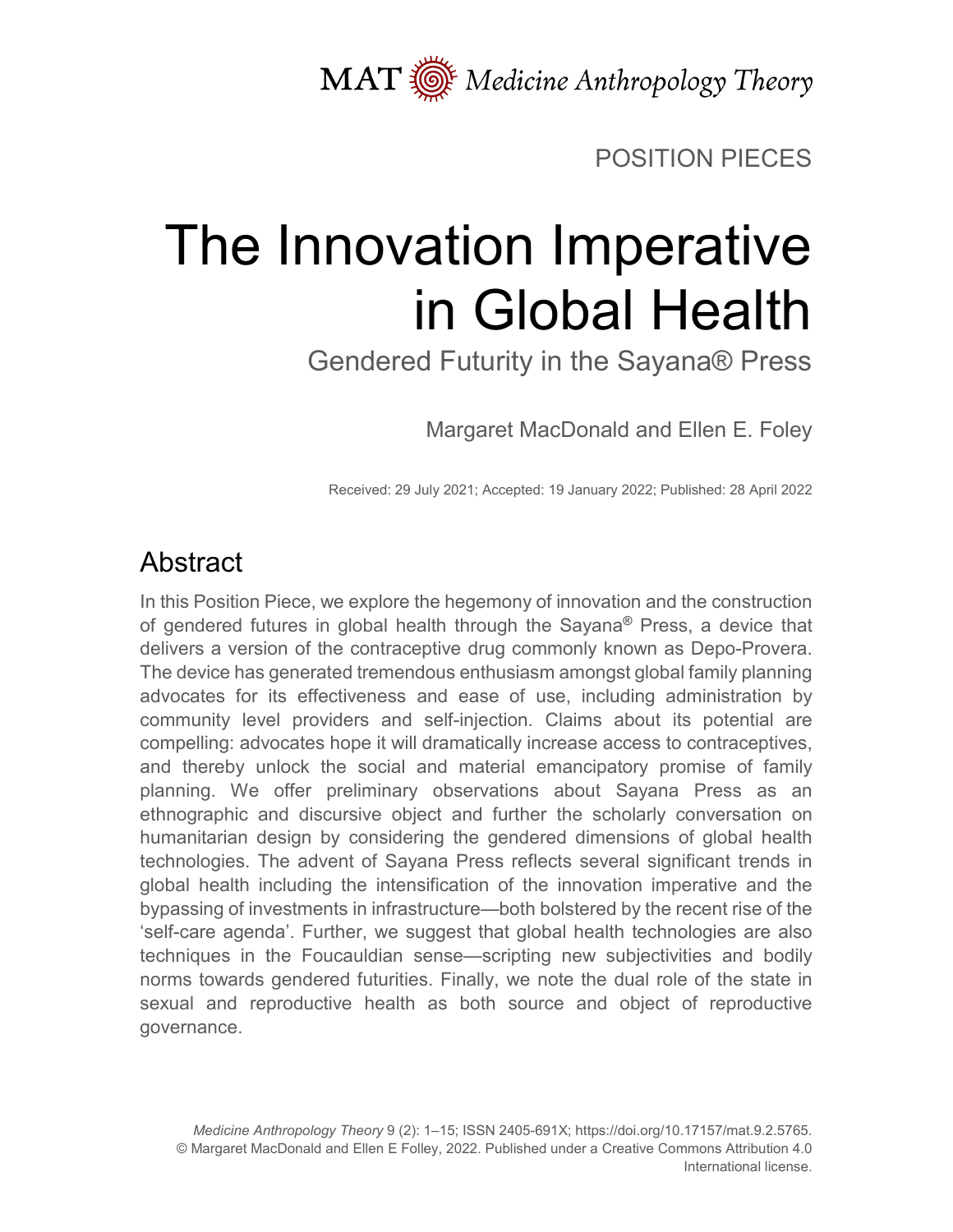# Keywords

Global health innovation, Futurity, Sayana**®** Press, Sexual and reproductive health and rights, Self-care, Long-acting reversible contraceptives (LARC)

### **Introduction**

Sayana® Press is a novel device, an easy-to-use gadget that delivers an injectable contraceptive lasting three months. The contraceptive drug, subcutaneous depot medroxyprogesterone acetate, or DMPA-SC for short*,* is a second-generation version of Depo-Provera. Sayana Press contains this lower-dose formula of Depo-Provera in an all-in-one device called Uniject, which packages a pre-measured dose of the drug together with a needle. Unlike Depo-Provera, which requires a sub-muscular injection given by trained medical personnel, Sayana Press has a short, thin needle for injection just under the skin. Sayana Press was designed by PATH, a global health non-profit based in Seattle, WA, US, and its collaborators to be easy to use. The device has been tested and approved for administration by para-health workers such as community birth attendants as well as for selfadministration by women in their own homes. Sayana Press is now available in 40 countries, including many in the European Union and 15 in the global south.

This small device has ignited the imaginations of a variety of stakeholders in global health, most of whom work in the broad arena of sexual and reproductive health and rights. PATH pitches Sayana Press as 'power in her hands', aligning the device with the women's health movement and feminist efforts to increase women's bodily autonomy through increased access to biomedicine and the decentring of professional authority over contraception. The device has been a cornerstone of the largest reproductive health initiative of the 21st century: 'Family Planning 2020', a consortium of UN and bilateral agencies, philanthropic foundations, civil society groups, and the private sector in a self-described 'global partnership to empower women and girls by investing in rights-based family planning'. [1](#page-1-0) Global health professionals argue that SayanaPress can help countries meet their FP 2020 goals (Gribble 2017). The World Health Organization (WHO) asserts that self-injection of Sayana Press may contribute to equitable access to injectable contraceptives, particularly in areas with clinician shortages (WHO 2020). Family planning researchers suggest that Sayana Press might facilitate contraceptive continuation (Burke et al. 2018), circumvent patriarchal resistance to family planning (McNeish 2017), reduce maternal mortality, and help release women's labour to the public sector to catalyse economic growth. How could one small device promise so much to so many?

<span id="page-1-0"></span><sup>1</sup> See Family Planning (FP) 2020's website: [https://www.familyplanning2020.org/.](https://www.familyplanning2020.org/)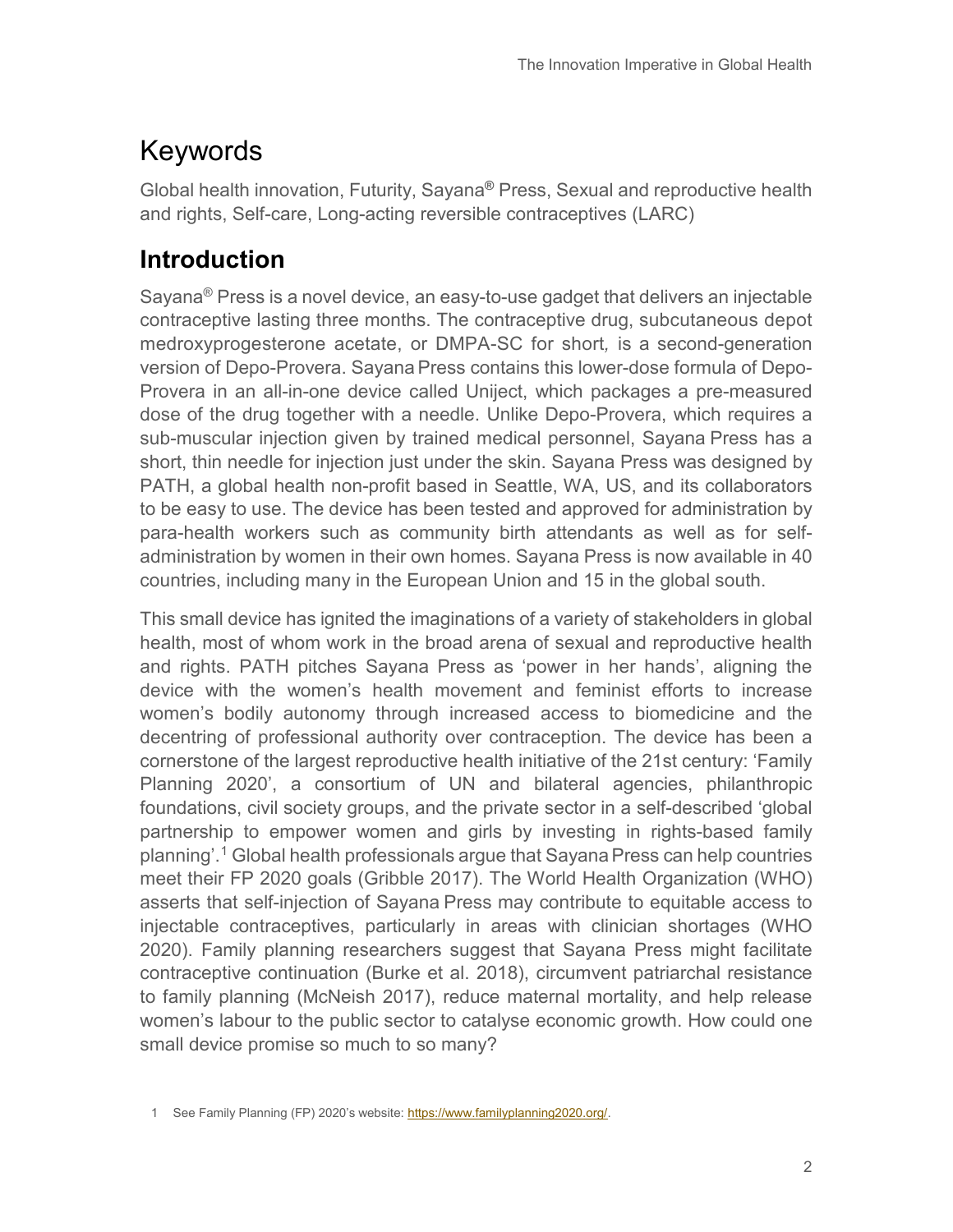These hopes rest in Sayana Press as the first opportunity to self-administer a longacting reversible contraceptive (LARC)—a breakthrough that has been decades in the making. Reproductive health experts note that Sayana Press is easy to use, discrete (after injection the user disposes of the device), and undetectable once administered, features that help overcome challenges to the uptake and continuation of modern contraceptives, which are long-standing obstacles in the population and family planning arena. Contraceptives, because they allow for birth spacing and can prevent unsafe abortions, are also essential to global efforts to combat maternal mortality (Suh 2021). Sayana Press's promises to increase women's self-determination operates at the scale of bodily autonomy but also economically, freeing women from reproductive labour to pursue remunerated work.

These aspirations for Sayana Press are compelling to us as feminist anthropologists, but they also invite critical engagement. Sayana Press's design and the accompanying rhetoric conjure the possibility of a more equitable and feminist future, but what else might the device signify? What else does it do, and for whom? In this Position Piece we interrogate how Sayana Press is mobilised as a means to achieve autonomy, empowerment, and self-actualisation for users in the global south. Our point of departure is a commitment to reproductive justice the assertion that all people have the right to have children, not to have children, and to parent the children they have in safe and sustainable communities—and a recognition that population programmes have historically attempted to limit the reproduction of people of colour (Hartmann 1984; Roberts 1999). Reproductive justice is an intersectional framework created by African American women that is distinct from the homogenising and universalising second wave feminist frameworks (Mohanty 1988; Ross and Solinger 2017). We write as white feminist scholars from the global north seeking to challenge universalising rhetoric in global health discourse that champions a particular notion of 'empowerment' for women that is deeply neoliberal and rooted in colonial histories.

Our scepticism about Sayana Press stems in part from the contentious history and present-day controversies around Depo-Provera. It is associated with troubling legacies of population control campaigns, lack of informed consent, serious adverse side effects, and coercion in family planning counselling (Green 2017). African feminists have been vocal in their opposition to Depo-Provera. In an open letter to the WHO about a controversial clinical trial looking into links between Depo-Provera use and susceptibility to HIV infection, a consortium of feminists, scholars, and activists argued that the WHO cares more about reducing fertility than protecting African women from HIV infection (Raphael et al. 2019; Sathyamala 2019).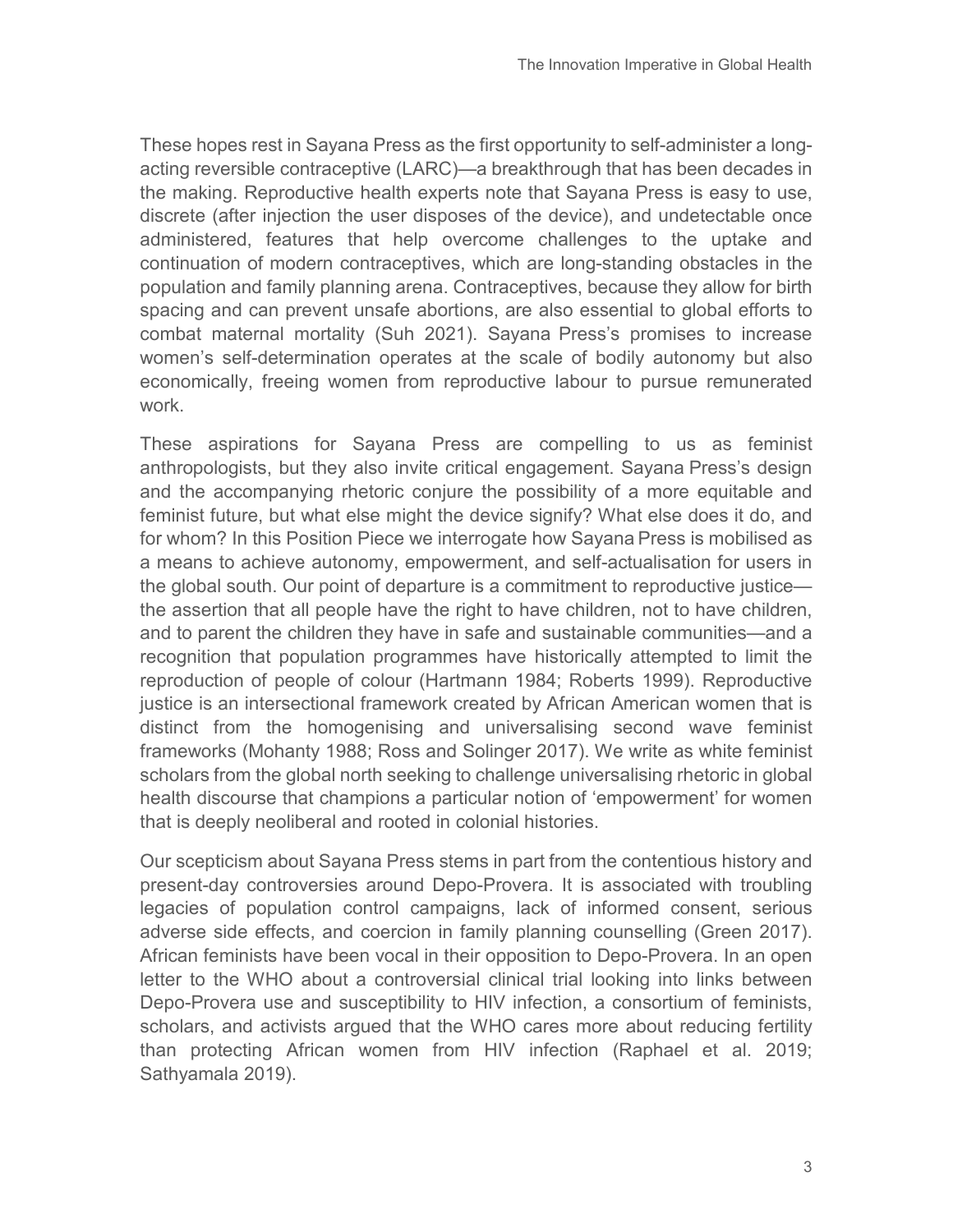Against this backdrop we offer two interventions that might frame future anthropological research and practice and contribute to a critical 'network dialogue' around global health technologies (Richardson 2020). First, we suggest that analyses of global health technologies should engage with long-standing feminist concerns about the safety of drugs and devices and how they stem from and become tools of reproductive governance (Morgan and Roberts 2012; Takeshita 2011). Second, we draw attention to the critical intersection of gender and race in the anthropology of global health technologies. We suggest that global health technologies are also techniques in the Foucauldian sense (1980), and that the Sayana Press is scripting particular subjectivities, modes of self-governance, and new life aspirations for its users, which we describe as gendered futurities. These futures are in principle desirable and available to all, but are envisioned primarily for women of colour in the global south.

#### **The imperative to innovate in global health**

Sayana Press is not alone as an innovative global health technology. The 'innovation movement' (Scott-Smith 2016) has given rise to an array of point-ofuse drugs and devices, including rapid diagnostic tests for infectious diseases ('a lab in a chip'); personal monitoring devices for chronic illnesses; mHealth apps; hand-held imaging technology; new clinical protocols; and tech-enabled care such as telemedicine and data collection tools. Actors like the Bill & Melinda Gates Foundation promote technological interventions to tackle a broad range of reproductive events and processes, from the clinical management of pregnancy and birth, to safe abortion, post-abortion care, and cervical screening. New gadgets, drugs, and protocols are hailed as innovations (even therapeutic revolutions) that offer simple, high-impact, and inexpensive solutions to longstanding global health challenges.

A small but robust literature in anthropology has been tracking the rise of global health technologies, their development, regulation, and implementation in the field, the networks of actors involved, and the politics and humanitarian logics which shape them (Collier et al. 2017; Duclos et al 2017; MacDonald 2020; Moyer 2014; Redfield 2012, 2016; Redfield and Robins 2016; Scott-Smith 2013, 2016). Peter Redfield coined the concept of humanitarian design to designate the creation of objects (referred to as 'life technologies') that address basic needs and save lives in the context of crises and in the absence of infrastructure (2019). Tom Scott-Smith describes the obsessive pursuit of novelty and 'optimistic faith in technology' as a dominant mode in global health (2016, 2230). For Scott-Smith, the 'innovation movement' is rooted in creative individualism and faith in the market's potential to solve humanitarian problems. According to the logic of the innovation movement,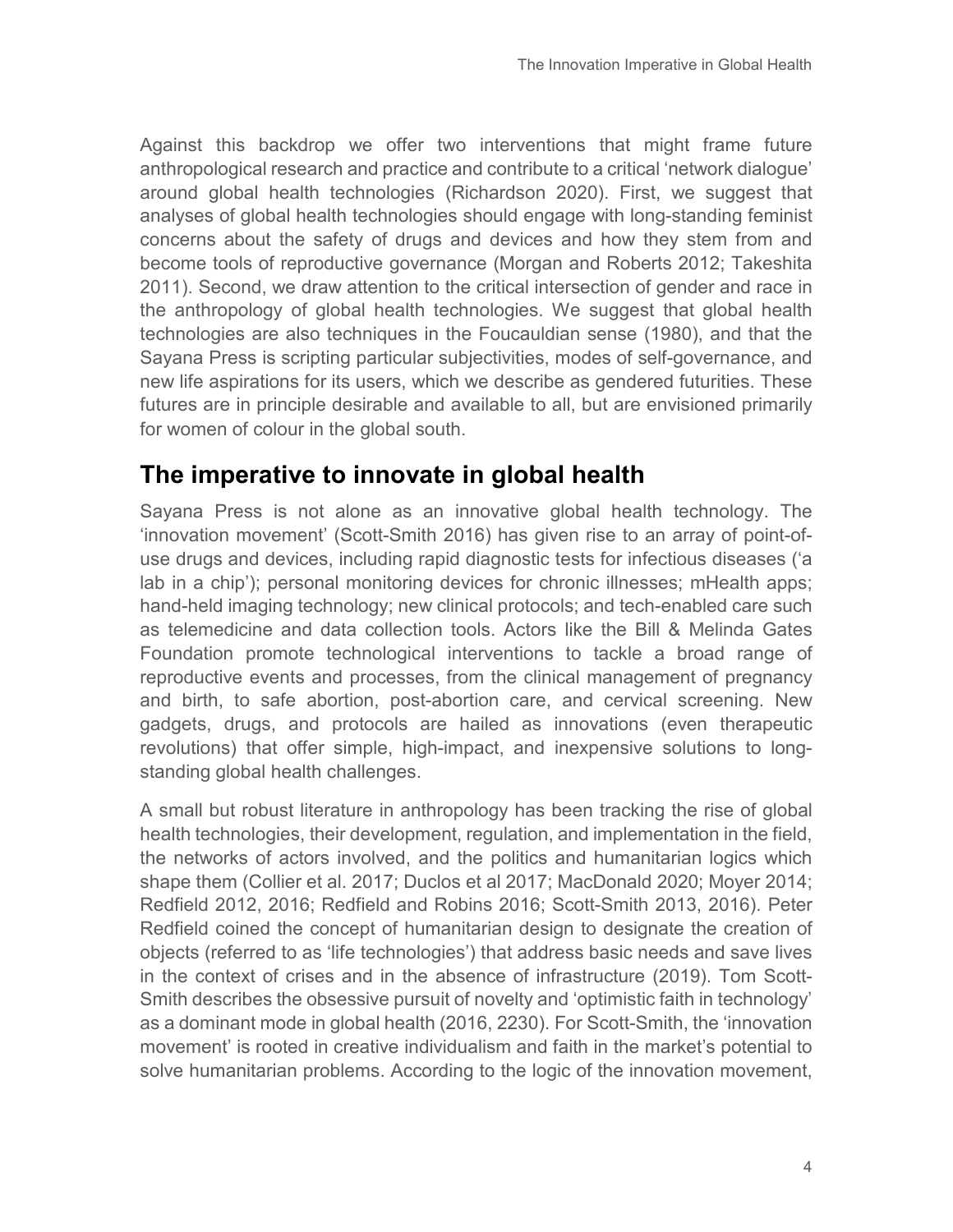basic needs that are unmet by governments require breakthrough products delivered into the hands of consumers.

A key insight of this literature is that global health technologies reveal pessimism about the state's ability to meet citizens' needs. As Redfield argues, 'In their very design, these objects reflect doubts about state capacity to safeguard populations. Rather, they are distinctly humanitarian goods, presenting themselves as an ethical response to failure on the part of states—and sometimes of markets and forms of civil society as well' (2012, 158). As the locus of care and responsibility to care shifts to development actors and markets, the state's role in sustaining life diminishes. As such, life technologies provide hope in the absence of functioning states, but leave users with a 'second best world' in which innovation stands in for care (Redfield 2012).

Building on these insights, we suggest that innovation in global health is more than a movement; it has become an imperative. Innovation inspires investment and the formation of public–private partnerships (another imperative in the global health landscape); it mobilises political will in part because it allows governments and private corporations to claim victory over the alleviation of social and material suffering in ways that affirm the moral and material logic of capitalism. Enthusiasm for innovation has been accompanied by ambitious, metric-oriented goals to galvanise the global health community around shared goals: zero new HIV infections, 120 million new users of family planning, and zero hunger, for example—goals whose achievement is positioned as requiring new technologies.

Innovative global health technologies are often designed to stand alone and be scaled up without apparent need for infrastructure. They promise to take biomedical technology outside the clinic and away from expert control in a process that has been called 'domestication' (Childerhose and MacDonald 2013); and, in the case of pharmaceuticals, 'diversion' (Lovell 2006, 156). Global health policies have kept pace. The concept of 'task-shifting' introduced by the WHO (2008), for example, recommends that lower-level health providers be authorised to use drugs and devices and manage health events that were formerly within the scope of highly skilled providers. The WHO 'self-care' agenda for sexual and reproductive health and rights similarly aims to increase accessibility to health technologies via the decentring of the health facility and the professional health provider as well as the devolving of more authority to community-level providers and to women themselves (WHO 2019).

#### **Sayana Press and the innovation imperative**

Sayana Press neatly illustrates several insights from the anthropological literature on global health technologies. First, it circumvents state investments in health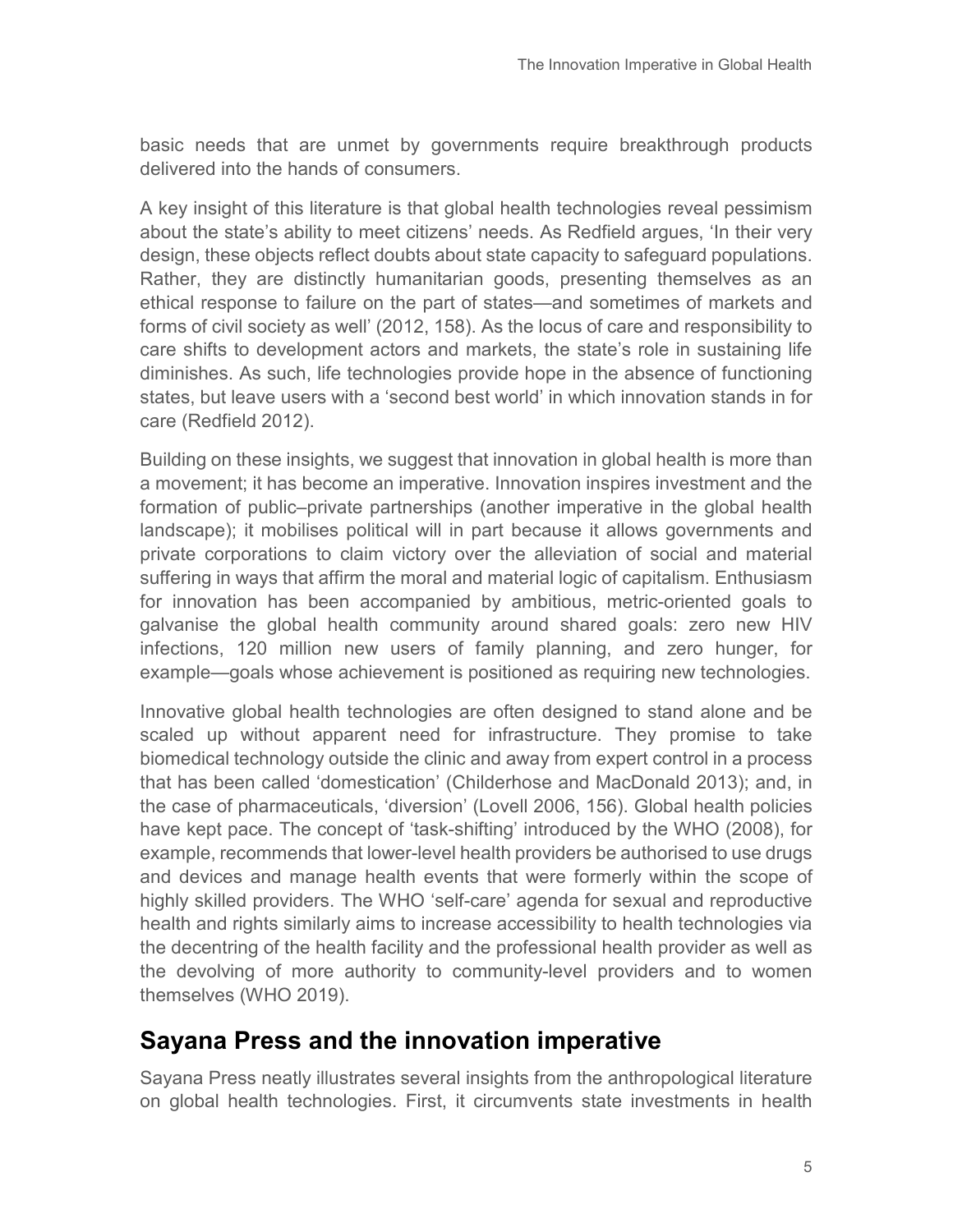infrastructure and skilled personnel. It can be delivered by para-professional medical staff or by users themselves in the privacy of their own homes after an initial training. The developers of Sayana Press aptly convey the innovation imperative in their declaration that 'innovation ensures that health is within reach for everyone' and their aim to 'accelerate innovation to save lives' (PATH 2015). There is nothing new about contraceptives being positioned as the technological fix for a range of planetary ills from averting 'the population bomb' to solving the problem of underdevelopment through women's entry into productive, rather than reproductive, roles. Yet, unlike provider-controlled methods of the past, the innovation of Sayana Press is said to lie in the fact that it is designed to be in the hands of its (implicitly female) users; decoupled from formal biomedical spaces and shielded from male surveillance, it becomes an act of empowerment and selfcare: a feminist technology (see Layne et al. 2010).

In this new second-best world, state retreat has facilitated the emergence of empowerment via commercial products and gadgets. Individual users of drugs and devices govern their own lives and futures though direct access to biomedical commodities. The relationship between citizen and state has been truncated by multi-layered partnerships in global health whereby advocacy communities, and UN and bilateral agencies partner with private corporations to pursue their goals. The development, testing, and dissemination of Sayana Press, for example, required collaboration between Upjohn pharmaceutical company (which became Pharmacia and Upjohn, before being purchased by Pfizer), PATH, the US Agency for International Development (USAID), the Bill & Melinda Gates Foundation, the United Nations Population Fund (UNFPA), and the UK's Department for International Development (DFID; now the Foreign, Commonwealth & Development Office).

The device seems to offer a shortcut to bodily autonomy and self-determination by means of an attractive, discrete, and empowering user-controlled contraceptive. These are unquestionably positive ends, but what is being bypassed, and for whom? A comprehensive mix of contraceptive options for women of colour in resource-constrained health systems? Access to skilled medical personnel and follow-up care? Complete information on safety and efficacy? Sayana Press may signal a new permanent state of affairs in which patented commodities do the work of caring for citizens while private corporations and philanthropic foundations push the state and its patriarchal modus operandi to the side as a *barrier* to healthcare. When such shortcuts come at the expense of a robust healthcare system, they may be disempowering and even dangerous. What, then, do we make of the feminist rhetoric and claims for this device?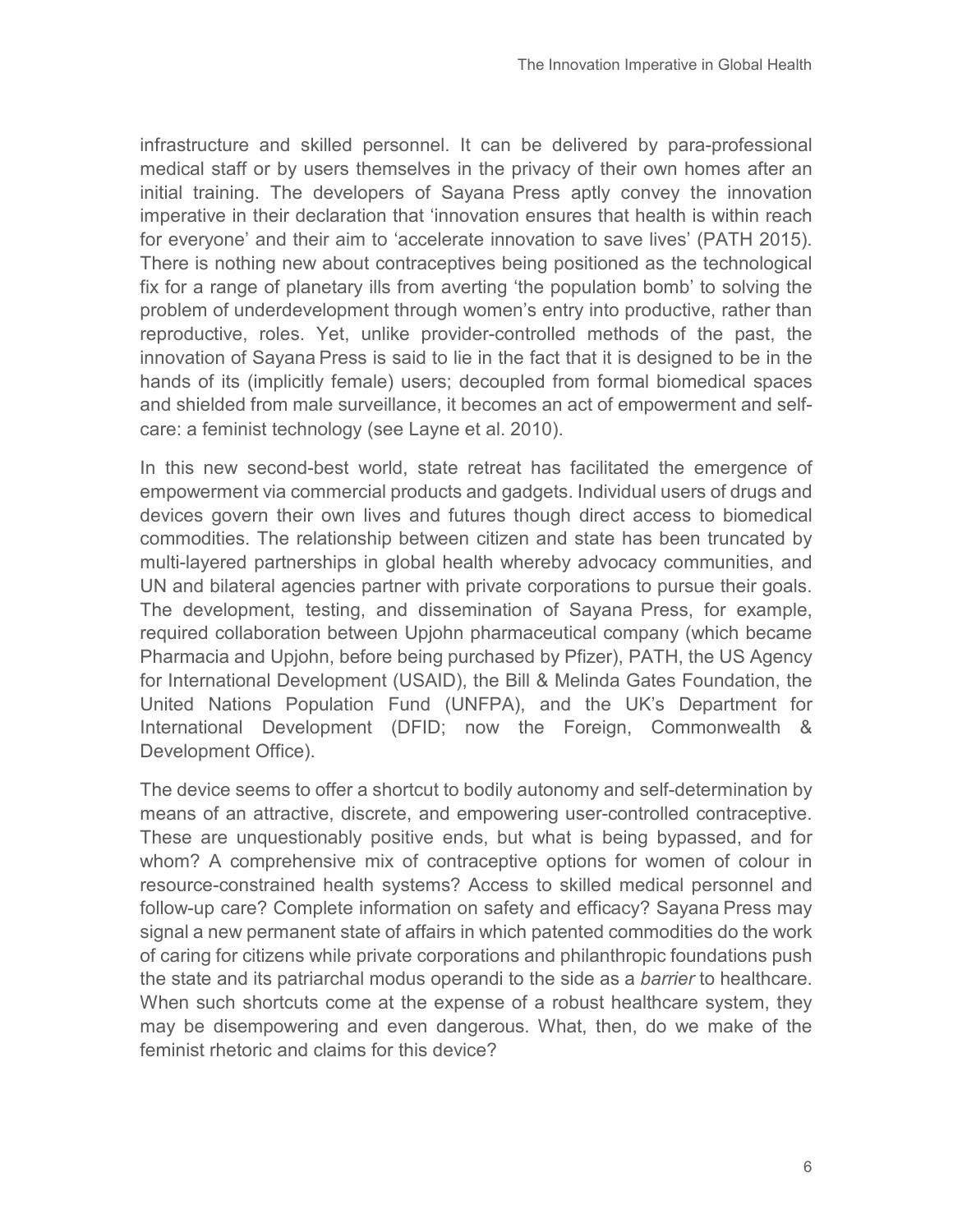To date there are no ethnographic accounts of user experiences with Sayana Press; claims about its desirability reflect its positioning by global health actors. Promotional materials for the device from PATH, USAID, UNFPA, and the FP2020 initiative convey a persuasive admixture of feminist notions of bodily autonomy and access to reproductive healthcare for women, combined with market logics of individual consumption and profit-making in the circulation of commodities. The potential of Sayana Press derives not only from the biochemical effects of the drug and point-of-use protocol, but from how it is packaged rhetorically as a leap forward for female empowerment.

### **From coercion to empowerment? Depo-Provera, LARC, and Sayana Press**

The advent of Sayana Press as a 'game changer' in the arena of global health technologies is the latest chapter in Depo-Provera's complicated history, which includes coercive human testing and a contested 25-year-long US Food and Drug Administration (FDA) approval process (Green 2017). Although Depo-Provera was not approved by the FDA until 1992, it was distributed to women in over 80 countries (mainly in the global south) throughout the 1980s, typically as part of topdown population control programmes. From its debut, the drug met with global resistance from feminists and health activists who questioned its safety and stressed its numerous adverse side effects—including prolonged and irregular bleeding, suppression of immune response, and loss of bone mineral density (Callaci 2018; Lambert 2020).

These concerns about Depo-Provera have been notably lacking in the fanfare surrounding Sayana Press. The device was launched with little discussion of safety and an absence of any acknowledgement of the historical connection between Depo-Provera and population control, or concerns about Depo-Provera and HIV acquisition. In the field of global family planning and reproductive health, longacting reversible contraceptives (LARC) are valued for being cost-effective, reliable, and highly effective, and they are praised for their ability to eliminate user error. LARC have often been seen as especially appropriate for poor and minoritised women in the global north and the global south with limited access to healthcare because they eliminate the need for contraceptive users to take daily actions or to attend clinics regularly. Reproductive justice scholars and activists have challenged the promotion of LARC in the US, particularly among poor, young women of colour (Gomez et al. 2014; Gomez and Wapman 2017). Feminist scholars argue that enthusiasm for LARC is a resurgence of population control, and they critique the re-packaging of constrained choices in contraceptives as empowerment (Bendix et al. 2020). In Sayana Press we see a controversial contraceptive with a sticky history reborn as an innovative breakthrough. But where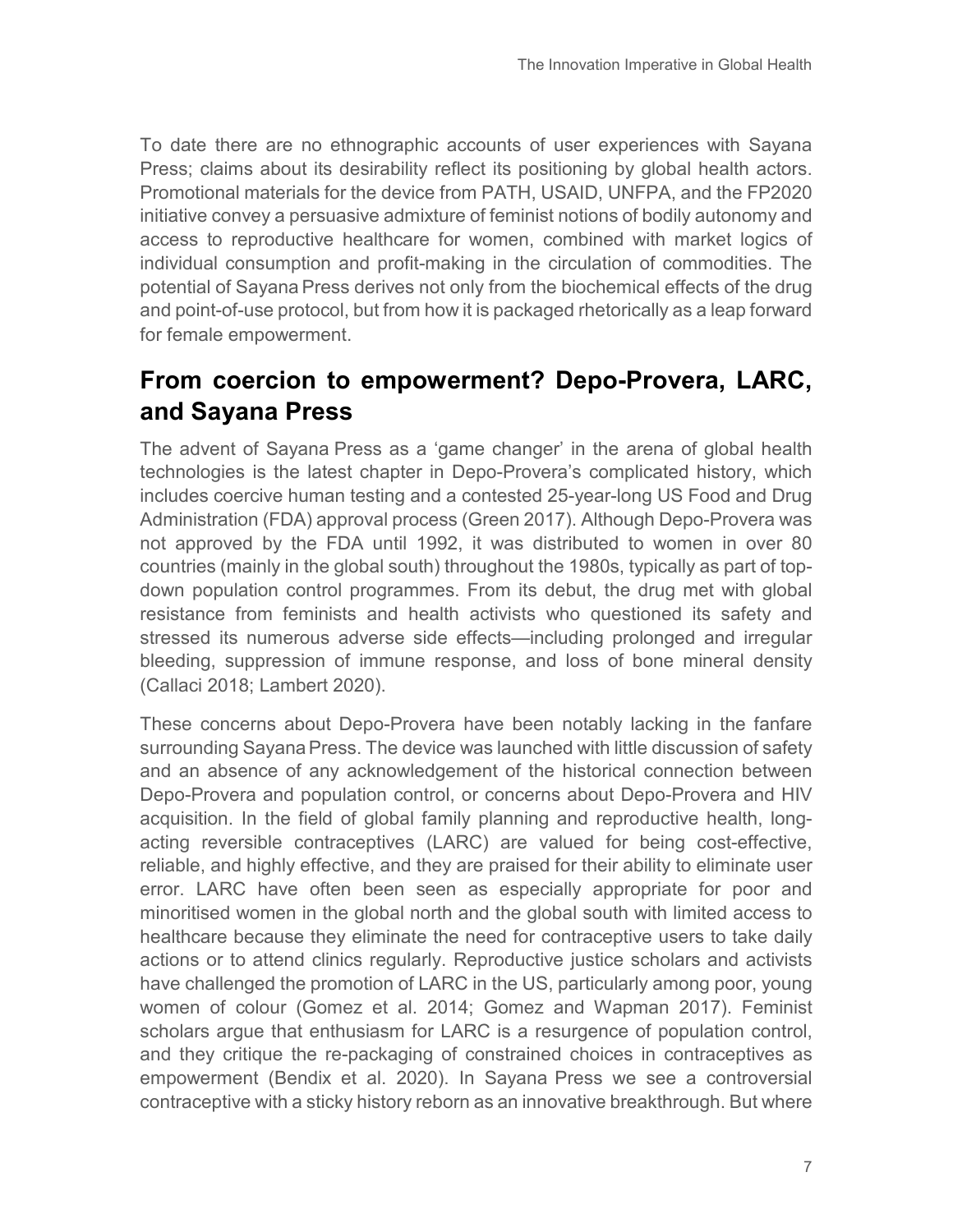is the concern with safety—both at the point of use and in the safety that a functioning health system provides? What sort of empowerment and autonomy does it enable?

#### **Global health technologies are global health techniques**

Sayana Press offers a compelling entry point into the charged sites of biopolitics and governance where humanitarian technologies are imagined and introduced. It responds to real human need but is also implicated in the long history of the biopolitical management of reproduction that has been central to the projects of colonialism, nation building, and international development (Hartmann 1997; MacDonald 2019; Morgan 2019; Murphy 2017; Sasser 2018; Takeshita 2011). These biopolitical interventions have varied over time and space, from the prevention of infant and maternal deaths amid fears of a depleted labour pool, to the curtailing of 'excessive fertility' amidst neo-Malthusian and racist fears of overpopulation.

Sayana Press is more than a neutral technology that prevents pregnancy through a chemical disruption of ovulation. By its very design, it has complex social and material intentions. This tiny device aspires to change the world one subdermal injection at a time. The innovation lies not only in the biochemical effects of the drug combined with the Uniject device but also with its clinical protocol permitting self-injection. Sayana Press is a technique in a project of self-making and as such is a form of reproductive governance (Foucault 1980; Morgan and Roberts 2012; Morgan 2019) that works through the body, cultivating new norms and desires for its care, its conduct, its consumption habits, its modes of planning, and its reproductive restraint. Sayana Press enables this biopolitical work by framing the use of contraception as empowerment and by designating low fertility, birth spacing, and planned families as markers of modernity. Further, countries in the global south are themselves subject to reproductive governance via global campaigns to achieve reproductive health benchmarks such as reduced fertility rates and reductions in maternal and infant mortality (Suh 2021). In this way, states targeted by global family planning campaigns might also be considered 'users' of Sayana Press and other LARC methods that help them fulfil their population promises.

When we approach an understanding of global health innovations as both technologies and techniques, their users and the scripts they are supposed to follow remain visible: take your medicine when reminded by an SMS; self-inject a dose of contraceptive at 12-week intervals; follow the prompts on a telemedicine app to diagnose a prenatal condition. Thus we are reminded that global health and life technologies do more than interact disinterestedly with bodies; they propose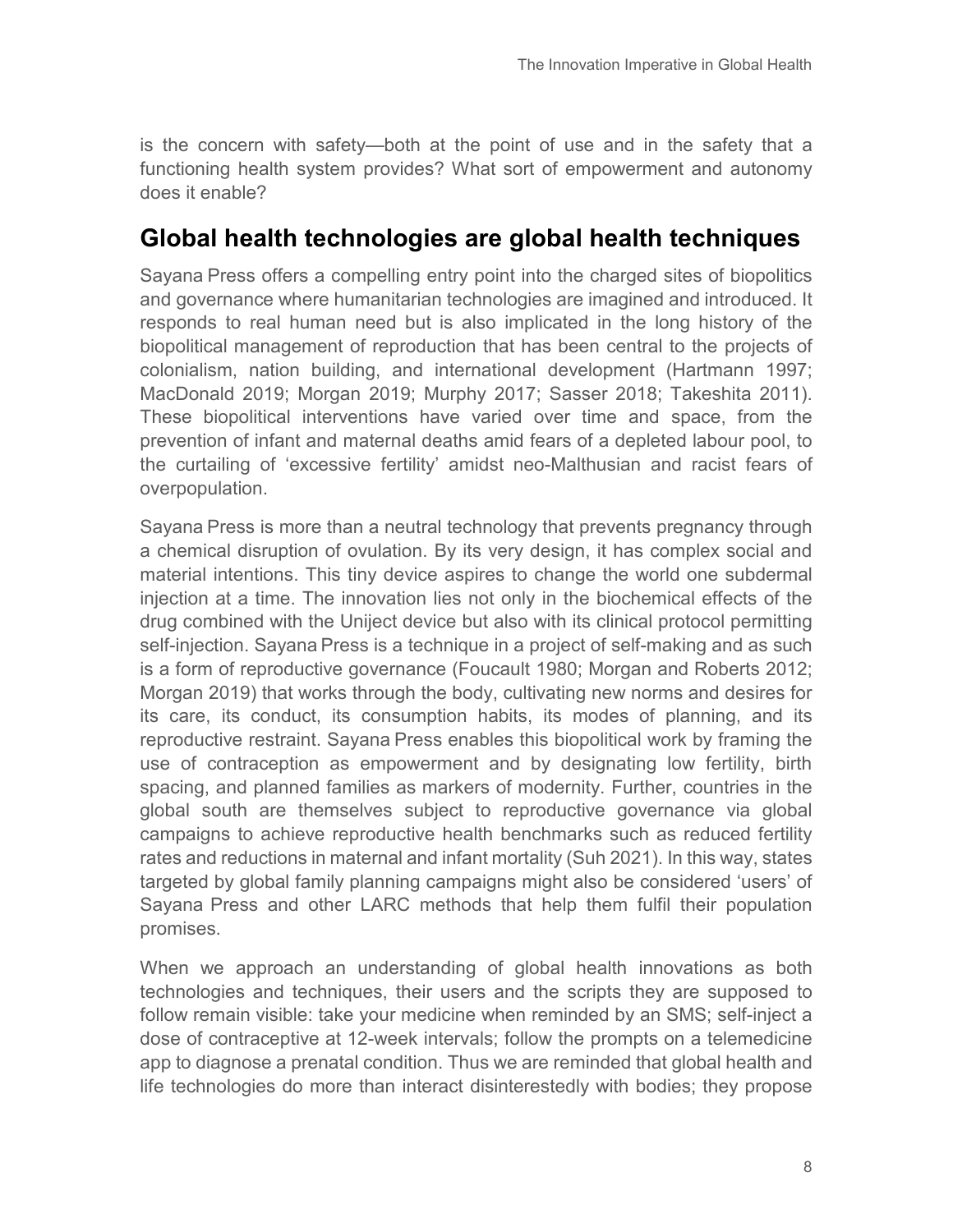and cultivate new subjectivities, alter projects of self-making and modes of consumption, and even create new biosocial groups. As scholars of technoscience and medicine have remarked, pharmaceuticals (and, we would argue, technologies) are called upon to transform and manage bodies, to bring them in line with changing social and material aspirations and expectations (Hardon and Sanabria 2017; Oudshoorn 1994; Sanabria 2016; Whyte, van der Geest, and Hardon 2002).

While other life technologies aim to protect life, Sayana Press promises to do much more, to enhance life, and make the future desirable, particularly for women in the global south. Its claims about empowerment are part of the fix. While the gendered nature of technologies may be less evident in devices such as the LifeStraw (a handheld high-capacity water purifier), ready-to-use therapeutic foods like Plumpy'nut, or portable medical technologies like rapid point-of-care diagnostic devices, they too mobilise particular aspirations for gendered subjects. Vaccines, for example, generate scripts of responsible motherhood as women carry children to clinics and hold them as they receive their injections or drops. LifeStraws and devices that increase access to clean water implicitly address the labour demands of women and girls who procure water for drinking, cooking, and bathing. The overtly gendered aims of Sayana Press invites a deeper analysis of the gendered implications of other life technologies as a timely corrective; to date attention to gender and race have been largely absent from accounts of global health technologies, with the exception of work on contraceptives (see Brunson 2020; Senderowicz 2019).

## **Sayana® Press and gendered futurities**

The excitement about Sayana Press in global health derives not only from what it can do in the present, but from ideas about its ability to produce desirable futures. This small device and its point-of-use/self-care protocol is a future-oriented technology that promises enticing outcomes for women who use it and for society at large (Spieler 2014). In spite of regulatory approval for use in the global north, Sayana Press represents 'appropriate technology' to solve the problems of particular kinds of potential users: women of colour in the global south with limited access to health infrastructure. Sayana Press illuminates the present moment and the gendered futures being pursued in global health and development: choice and access to healthcare for women; greater bodily autonomy for users; achieved and averted births in poor countries; reductions in global fertility rates; reductions in maternal and infant deaths; and more equitable gender relations.

Beyond individual and collective reproductive autonomy, the promise of Sayana Press is also one of expanded contraceptive markets and profits, and the releasing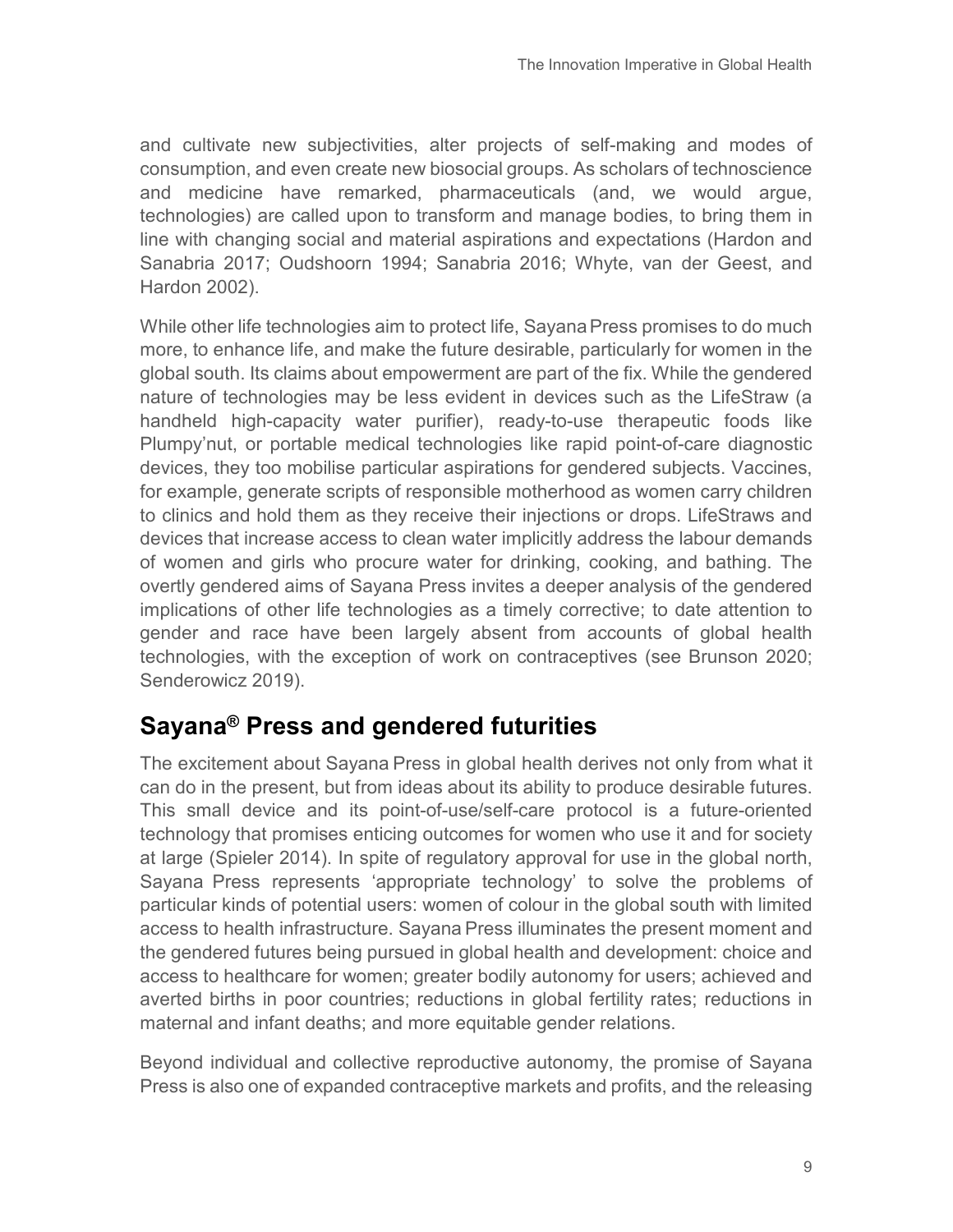of women's labour to catalyse economic growth in low-income countries through the demographic dividend (economic growth that may result from a decline in birth and death rates and the subsequent change in the age structure of a national population). In this future, women are self-actualising consumers, not targets, and the story of population control and development is reframed as a desirable feminist one. Yet without challenging steep gradients of global inequality along lines of gender, race, and geography, Sayana® Press's potential to achieve reproductive justice is limited.

There is no doubt that global health technologies make life-saving interventions in humanitarian emergencies and can contribute to the delivery of high-quality and accessible healthcare in everyday settings. Yet, we must also recognise the new issues they raise about safety, the healthcare gaps they can never truly fill, and the biopolitical work they do as techniques of the body entangled in market-driven efforts to enhance and improve life that emphasise narrow, homogenising scripts for women's empowerment, particularly in the global south. To this end, our goal in this Position Piece has been to keep a cautious and critical feminist eye on how global health technologies are packaged and deployed and what we, as anthropologists, make of them.

## Acknowledgements

The authors would like to thank Rajani Bhatia, Emily Merchant, and Jade Sasser for reviewing an earlier version of this piece and providing insightful comments. We are also grateful to participants of the Medical Anthropology Occasional Paper Series in the Department of Anthropology at York University, including Sandra Widmer, Sarah Blacker, Meredith Evans, Elida Detfurth, Molly Fitzpatrick, Alexandra Frankel, Allison Odger, and Sophya Yumakulov for their thoughtful engagement with this work.

# About the authors

*Margaret MacDonald* is Associate Professor and Graduate Program Director in the Department of Anthropology at York University in Toronto, Canada. As a medical anthropologist, her interests lie in how cultures of biomedicine, science, and technology shape ideas, practices, and materialities of gender, health, and reproduction. She conducts ethnographic research with midwives and their clients in Canada, within the global maternal health policy and advocacy community, and in Senegal following the work of NGOs as they work to improve maternal health services in rural and remote areas. She currently leads a collaborative project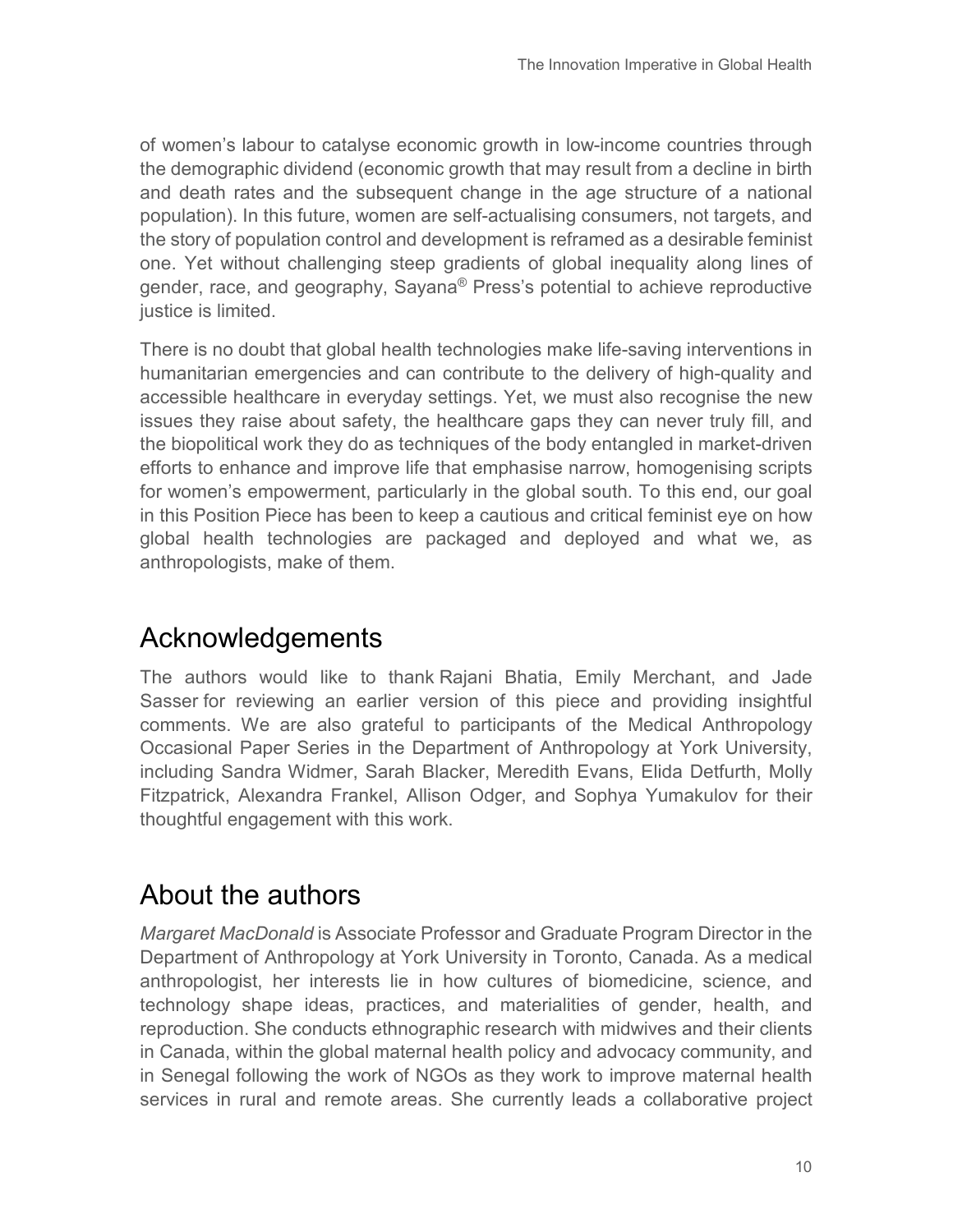looking at the work of midwives and the experiences of clients under COVID-19 in Ontario.

*Ellen E Foley* is a Professor in the Department of International Development, Community, and Environment at Clark University in Worcester, MA, USA. She is trained as a medical anthropologist and her scholarship examines the intersections of social and material inequalities, gender relations, and health, primarily in francophone West Africa. Her research highlights the contradictory and uneven effects of health and development policies and programmes, particularly as they relate to the sexual and reproductive health of marginalised populations. She is currently co-editing a *Handbook of Anthropology and Global Health* (forthcoming 2023) and undertaking a multi-sited ethnography of the Sayana Press.

#### References

- Ahmed, Khatija, Jared M. Baeten, Mags Beksinska, Linda-Gail Bekker, Elizabeth A. Bukusi, Deborah Donnell, Peter B. Gichangi et al. 2019. 'HIV Incidence Among Women Using Intramuscular Depot Medroxyprogesterone Acetate, a Copper Intrauterine Device, or a Levonorgestrel Implant for Contraception: a Randomised, Multicentre, Open-Label Trial'. *The Lancet* 394 (10195): 303–13. [https://doi.org/10.1016/S0140-6736\(19\)31288-7.](https://doi.org/10.1016/S0140-6736(19)31288-7)
- Bendix, Daniel, Ellen E. Foley, Anne Hendrixson, and Susanne Schultz. 2020. 'Targets and Technologies: Sayana Press and Jadelle in Contemporary Population Policies'. *Gender, Place & Culture* 27 (3): 351–69. [https://doi.org/10.1080/0966369X.2018.1555145.](https://doi.org/10.1080/0966369X.2018.1555145)
- Brunson, Jan. 2020. 'Tool of Economic Development, Metric of Global Health: Promoting Planned Families and Economized Life in Nepal'. *Social Science & Medicine* 254: 1–9[. https://doi.org/10.1016/j.socscimed.2019.05.003.](https://doi.org/10.1016/j.socscimed.2019.05.003)
- Burke, Holly M., Mario Chen, Mercy Buluzi, Rachael Fuchs, Silver Wevill, Lalitha Venkatasubramanian, Leila Dal Santo, and Bagrey Ngwira. 2018. 'Effect of Self-Administration Versus Provider-Administered Injection of Subcutaneous Depot Medroxyprogesterone Acetate on Continuation Rates in Malawi: a Randomised Controlled Trial'. *The Lancet Global Health* 6 (5): e568–e578. [https://doi.org/10.1016/S2214-109X\(18\)30061-5.](https://doi.org/10.1016/S2214-109X(18)30061-5)
- Callaci, Emily. 2018. '"Injectable Development": Depo-Provera and Creation of the Global South'. *Radical History Review* 131: 82–104. [https://doi.org/10.1215/01636545-](https://doi.org/10.1215/01636545-4355145) [4355145.](https://doi.org/10.1215/01636545-4355145)
- Childerhose, Janet E., and Margaret E. MacDonald. 2013. 'Health Consumption as Work: The Home Pregnancy Kit as a Domesticated Health Tool'. *Social Science & Medicine* 86: 1–8. [https://doi.org/10.1016/j.socscimed.2013.02.035.](https://doi.org/10.1016/j.socscimed.2013.02.035)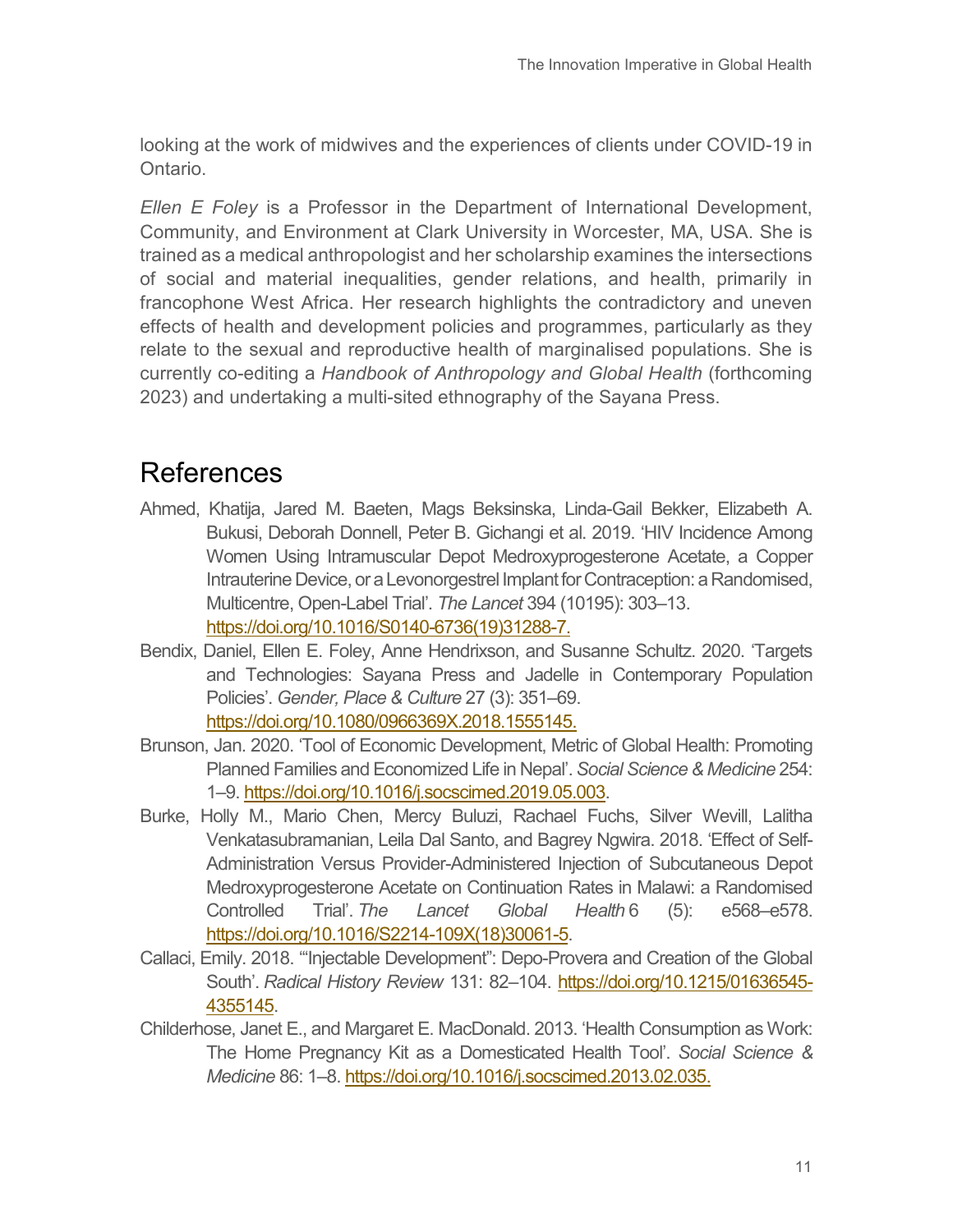- Collier, Stephen J., James Cross, Peter Redfield, and Alice Street (eds). 2017. 'Preface: Little Development Devices/Humanitarian Goods'. *Limn* 9. [https://limn.it/issues/little-development-devices-humanitarian-goods/](https://limn.it/articles/precis-little-development-devices-humanitarian-goods/).
- Connelly, Matthew, 2003. 'Population Control is History: New Perspectives on the International Campaign to Limit Population Growth'. *Comparative Studies in Society and History* 45 (1): 122–47. [https://doi.org/10.1017/S0010417503000069.](https://doi.org/10.1017/S0010417503000069)

Duclos, Vincent, Maurice Yé, Kagoné Moubassira, Hamidou Sanou, N. Hélène Sawadogo, Gilles Bibeau, and Ali Sié. 2017. 'Situating Mobile Health: a Qualitative Study of mHealth Expectations in the Rural Health District of Nouna, Burkina

- Faso'. *Health Research Policy and Systems* 15: 47–53. [https://doi.org/10.1186/s12961-017-0211-y.](https://doi.org/10.1186/s12961-017-0211-y)
- Foucault, Michel. 1980. *The History of Sexuality. Volume 1: An Introduction*. New York, NY: Vintage Books.
- Gomez, Anu Manchikanti, Liza Fuentes, and Amy Allina. 2014. 'Women or LARC First? Reproductive Autonomy and the Promotion of Long-Acting Reversible Contraceptive Methods'. *Perspectives on Sexual and Reproductive Health* 46 (3): 171–75[. https://doi.org/10.1363/46e1614.](https://doi.org/10.1363/46e1614.)
- Gomez, Anu Manchikanti, and Mikaela Wapman. 2017. 'Under (Implicit) Pressure: Young Black and Latina Women's Perceptions of Contraceptive Care'. *Contraception* 96 (4): 221–26. [https://doi.org/10.1016/j.contraception.2017.07.007.](https://doi.org/10.1016/j.contraception.2017.07.007)
- Green, William. 2017. *Contraceptive Risk: The FDA, Depo-Provera, and the Politics of Experimental Medicine.* New York, NY: NYU Press.
- Gribble, Jay. 2017. 'International Women's Day 2017--Self-injecting Contraception: Now is the Time'. *Health Policy Plus* (blog), March 8, 2017. [http://www.healthpolicyplus.com/IWD2017.cfm.](http://www.healthpolicyplus.com/IWD2017.cfm)
- Hardon, Anita, and Emilia Sanabria. 2017. 'Fluid Drugs: Revisiting the Anthropology of Pharmaceticals'. *Annual Review of Anthropology* 46: 117–32. [https://doi.org/10.1146/annurev-anthro-102116-041539.](https://doi.org/10.1146/annurev-anthro-102116-041539)
- Hartmann, Betsy. 1984. *Reproductive Rights and Wrongs: The Global Politics of Population Control*. Chicago, IL: Haymarket Books.
- Hartmann, Betsy. 1997. 'Population Control I: Birth of an Ideology'. *International Journal of Health Services* 27 (3): 523–40. [http://www.jstor.org/stable/45130847.](http://www.jstor.org/stable/45130847)
- Lambert, Caitlin. 2020. '"The Objectionable Injectable": Recovering the Lost History of the WLM through the Campaign Against Depo-Provera'. *Women's History Review* 29 (3): 520–39. [https://doi.org/10.1080/09612025.2019.1695354.](https://doi.org/10.1080/09612025.2019.1695354)
- Layne, Linda, Sharra Vostral, and Kate Boyer (eds). 2010. *Feminist Technology.* Urbana, IL: University of Illinois Press.
- Lovell, Anne. 2006. 'Addiction Markets: The Case of High-Dose Buprenorphine in France'. In *Global Pharmaceuticals: Ethics, Markets, Practices*, edited by Adriana Petryna,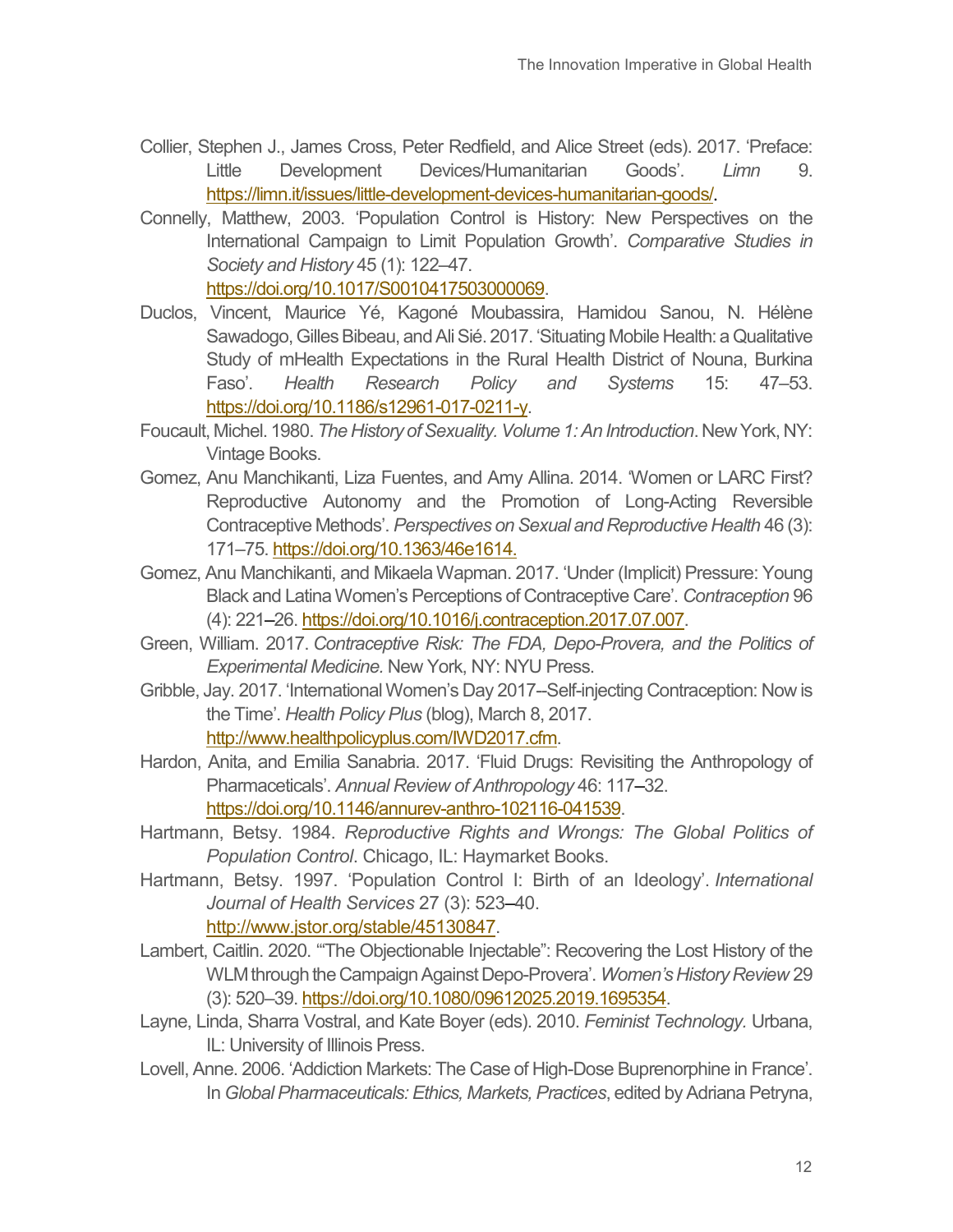Arthur Kleinman, and Andrew Lakoff, 136–70. Durham, NC: Duke University Press[. https://doi.org/10.1515/9780822387916-007.](https://doi.org/10.1515/9780822387916-007)

- MacDonald, Margaret. 2019. 'The Image World of Maternal Mortality: Visual Economies of Hope and Aspiration in Global Campaigns to Reduce Maternal Mortality'. *Humanity* 10 (2): 263–85. [http://humanityjournal.org/issue10-2/the-image-world](http://humanityjournal.org/issue10-2/the-image-world-of-maternal-mortality-visual-economies-of-hope-and-aspiration-in-the-global-campaigns-to-reduce-maternal-mortality/)[of-maternal-mortality-visual-economies-of-hope-and-aspiration-in-the-global](http://humanityjournal.org/issue10-2/the-image-world-of-maternal-mortality-visual-economies-of-hope-and-aspiration-in-the-global-campaigns-to-reduce-maternal-mortality/)[campaigns-to-reduce-maternal-mortality/.](http://humanityjournal.org/issue10-2/the-image-world-of-maternal-mortality-visual-economies-of-hope-and-aspiration-in-the-global-campaigns-to-reduce-maternal-mortality/)
- MacDonald, Margaret E. 2020. 'Misoprostol: The Social Life of a Life-Saving Drug'. *Science, Technology, & Human Values* 46 (2): 376–401. [https://doi.org/10.1177/0162243920916781.](https://doi.org/10.1177/0162243920916781)
- McNeish, Hannah. 2017. 'Self-Injectable Gives Women More Power over Family Planning'. *New Humanitarian*, January 23, 2017. [https://deeply.thenewhumanitarian.org/womenandgirls/articles/2017/01/23/self](https://deeply.thenewhumanitarian.org/womenandgirls/articles/2017/01/23/self-injectable-gives-women-power-family-planning)[injectable-gives-women-power-family-planning.](https://deeply.thenewhumanitarian.org/womenandgirls/articles/2017/01/23/self-injectable-gives-women-power-family-planning)
- Mohanty, Chandra Talpade. 1988. 'Under Western Eyes: Feminist Scholarship and Colonial Discourses'. *Feminist Review* 30 (1): 61–88. [https://doi.org/10.1057/fr.1988.42.](https://doi.org/10.1057/fr.1988.42)
- Morgan, Lynne and Elisabeth Roberts. 2012. Reproductive Governance in Latin America. *Anthropology and Medicine* 19 (2): 241–54. [https://doi.org/10.1080/13648470.2012.675046.](https://doi.org/10.1080/13648470.2012.675046)
- Morgan, Lynne M. 2019. 'Reproductive Governance, Redux'. *Medical Anthropology* 38 (2): 113–17[. https://doi.org/10.1080/01459740.2018.1555829.](https://doi.org/10.1080/01459740.2018.1555829)
- Moyer, Eileen. 2014. 'Peer Mentors, Mobile Phone and Pills: Collective Monitoring and Adherence in Kenyatta National Hospital's HIV Treatment Programme'*. Anthropology & Medicine* 21 (2): 149–61. [https://doi.org/10.1080/13648470.2014.925083.](https://doi.org/10.1080/13648470.2014.925083)

Murphy, Michelle. 2017. *The Economization of Life*. Durham, NC: Duke University Press.

- Oudshoorn, Nelly. 1994. *Beyond the Natural Body; an Archaeology of Sex Hormones*. London: Routledge.
- PATH. 2015. 'Accelerating Innovations to Save Lives of Women and Children'. Seattle, WA: PATH.

[https://path.azureedge.net/media/documents/MNCHN\\_accelerating\\_innovation\\_](https://path.azureedge.net/media/documents/MNCHN_accelerating_innovation_brief.pdf) [brief.pdf.](https://path.azureedge.net/media/documents/MNCHN_accelerating_innovation_brief.pdf)

Raphael, Yvette, Tlaleng Mofokeng, Phumzile Mabizela, Koketso Moeti, Deborah Ewing, Tambudzai Glenda Muzenda, Kim Windvogel et al. 2019. 'An Open Letter to the WHO from Africa'.

[https://www.sexrightsafrica.net/wp-content/uploads/2019/10/OPEN-LETTER-](https://www.sexrightsafrica.net/wp-content/uploads/2019/10/OPEN-LETTER-TO-WORLD-HEALTH-ORGANISATION.pdf)[TO-WORLD-HEALTH-ORGANISATION.pdf.](https://www.sexrightsafrica.net/wp-content/uploads/2019/10/OPEN-LETTER-TO-WORLD-HEALTH-ORGANISATION.pdf)

Redfield, Peter. 2012. 'Bioexpectations: Life Technologies as Humanitarian Goods'. *Public Culture* 24 (1): 57–184. [https://doi.org/10.1515/9781478004363-036.](https://doi.org/10.1515/9781478004363-036)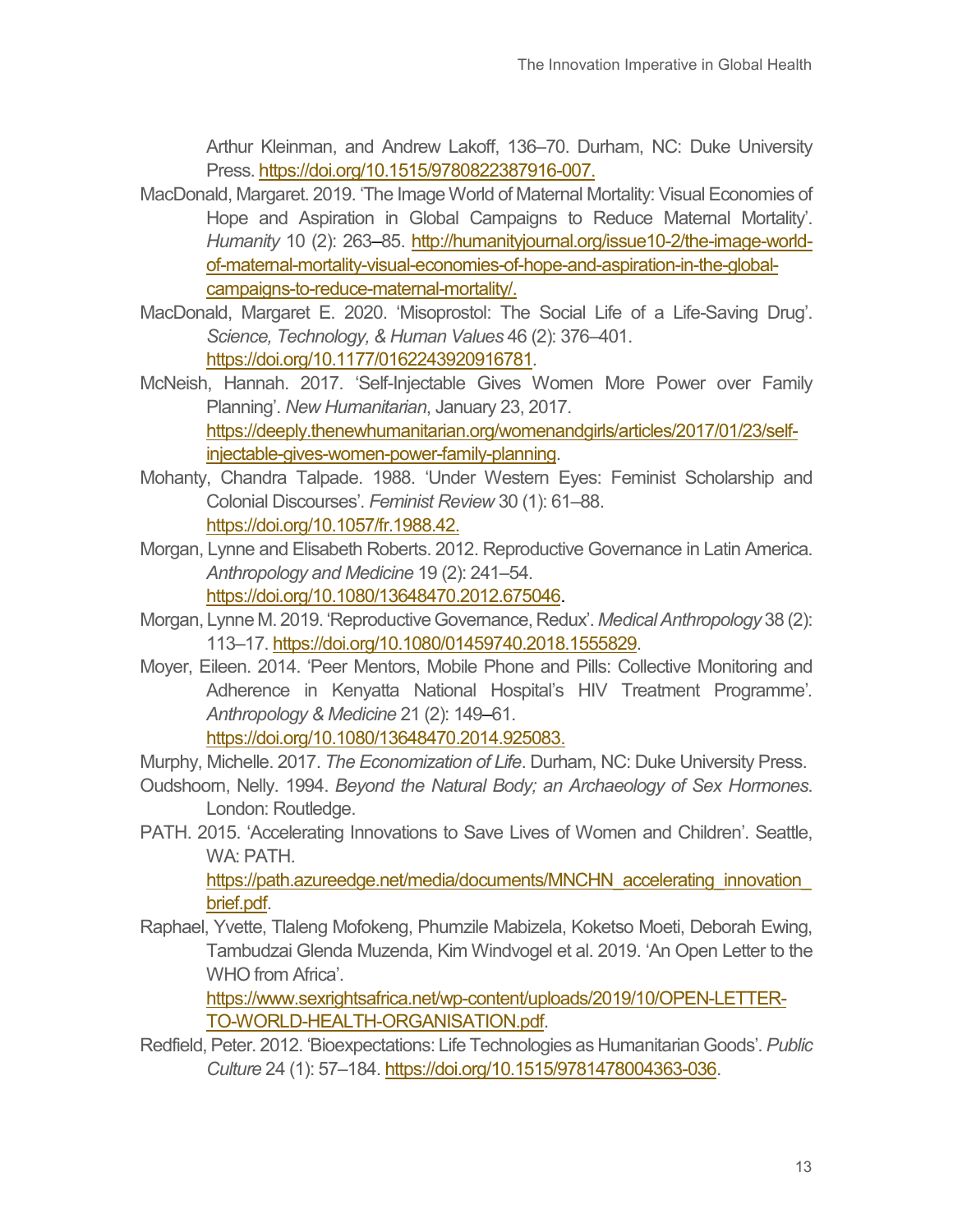- Redfield, Peter. 2016. 'Fluid Technologies: The Bush Pump, the LifeStraw® and Microworlds of Humanitarian Design'. *Social Studies of Science* 46 (2): 159–83. [https://doi.org/10.1177/0306312715620061.](https://doi.org/10.1177/0306312715620061)
- Redfield, Peter. 2019. 'A Mobile Milieu: Humanitarian Equipment and the Politics of Need'. Elisabeth Colson Lecture. Oxford University Refugee Studies Centre. June 11, 2019.
- Redfield, Peter and Steven Robins. 2016. 'An Index of Waste: Humanitarian Design, "Dignified Living" and the Politics of Infrastructure in Cape Town'. *Anthropology Southern Africa* 39 (2): 145–62.

[https://www.tandfonline.com/doi/abs/10.1080/23323256.2016.1172942.](https://www.tandfonline.com/doi/abs/10.1080/23323256.2016.1172942)

- Richardson, Eugene. 2020. *Epidemic Illusions. On the Coloniality of Global Public Health*. Cambridge, MA: MIT Press.
- Roberts, Dorothy. 1999. K*illing the Black Body: Race, Reproduction, and the Meaning of Liberty.* New York, NY: Vintage.
- Ross, Loretta, and Rickie Solinger. 2017. *Reproductive Justice: An Introduction.* Berkeley, CA: University of California Press.
- Sanabria, Emilia. 2016. *Plastic Bodies. Sex Hormones and Menstrual Suppression in Brazil.* Durham, NC: Duke.
- Sasser, Jade S. 2018. *On Infertile Ground: Population Control and Women's Rights in the Era of Climate Change.* New York, NY: New York University Press.
- Sathyamala, C. 2019. 'In the Name of Science: Ethical Violations in the ECHO Randomised Trial'. *Global Public Health* 1–16. [https://doi.org/10.1080/17441692.2019.1634118.](https://doi.org/10.1080/17441692.2019.1634118)
- Scott-Smith, Tom. 2013. 'The Fetishism of Humanitarian Objects and the Management of Malnutrition in Emergencies'. *Third World Quarterly* 34 (5): 913–28. [https://doi.org/10.1080/01436597.2013.800749.](https://doi.org/10.1080/01436597.2013.800749)
- Scott-Smith, Tom. 2016. 'Humanitarian Neophilia: The "Innovation Turn" and its Implications'. *Third World Quarterly* 37 (12): 2229–51. [https://doi.org/10.1080/01436597.2016.1176856.](https://doi.org/10.1080/01436597.2016.1176856)
- Senderowicz, Leigh. 2019. '"I Was Obligated to Accept": A Qualitative Exploration of Contraceptive Coercion'. *Social Science & Medicine* 239: 112531. [https://doi.org/10.1016/j.socscimed.2019.112531.](https://doi.org/10.1016/j.socscimed.2019.112531)
- Spieler, Jeff. 2014. 'Sayana® Press: Can it Be a "Game Changer" for Reducing Unmet Need for Family Planning?' *Contraception* 89 (5): 335–38. [https://doi.org/](https://doi.org/%2010.1016/j.contraception.2014.02.010) [10.1016/j.contraception.2014.02.010.](https://doi.org/%2010.1016/j.contraception.2014.02.010)
- Suh, Siri. 2021. *Dying to Count: Post-Abortion Care and Global Reproductive Health Politics in Senegal.* New Brunswick, NJ: Rutgers University Press.
- Takeshita, Chikako. 2011. *The Global Biopolitics of the IUD: How Science Constructs Contraceptive Users and Women's Bodies*. Cambridge, MA: MIT Press.
- Whyte, Susan Reynolds, Sjaak van der Geest, and Anita Hardon. 2002. *Social Lives of Medicines*. Cambridge, UK: Cambridge University Press.